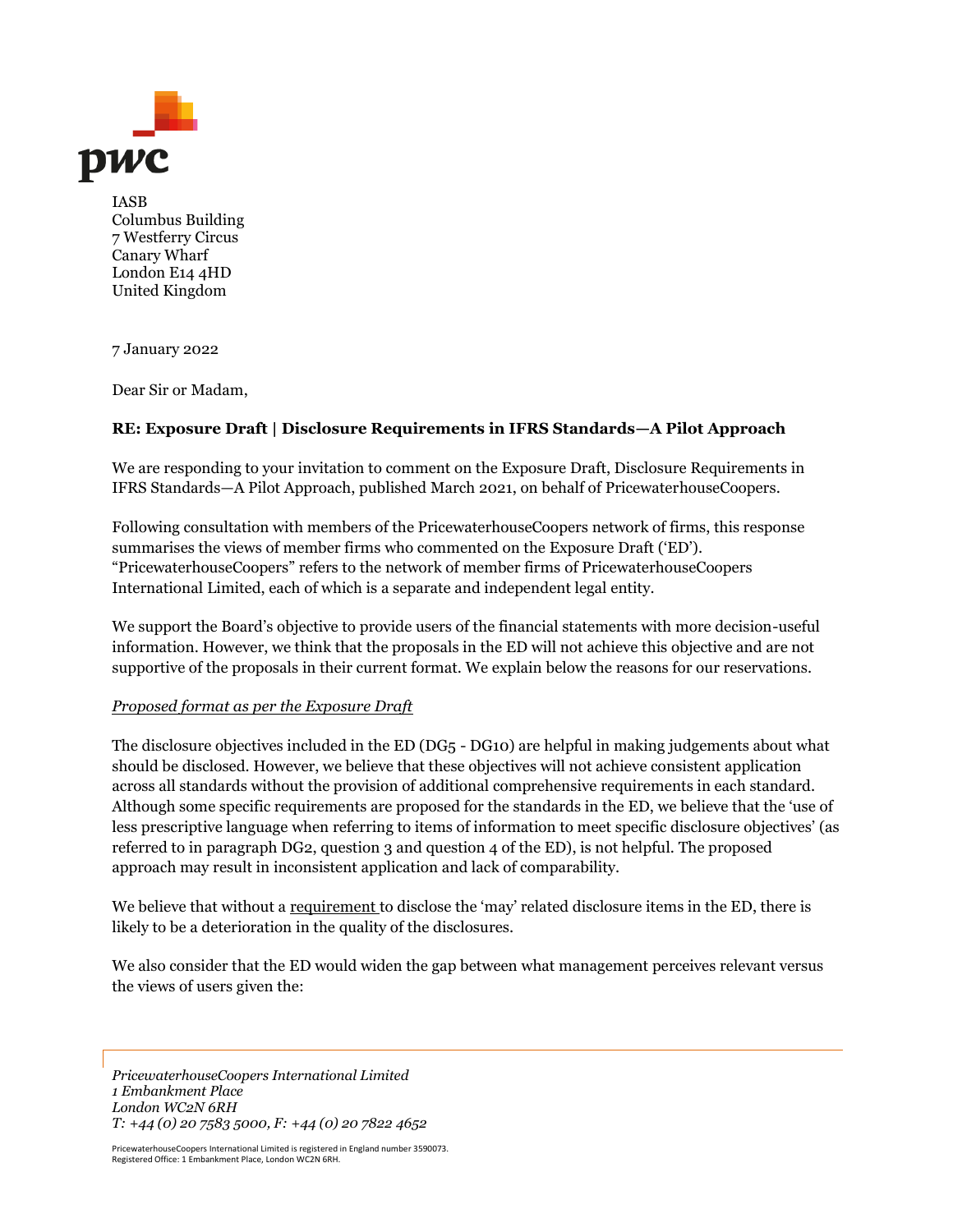- Increased level of judgment with the overall disclosure objectives; and
- Reduction of the number of mandatory disclosure requirements.

We believe that the fundamental principle when determining relevance is to identify what is material to the users of the financial statements. A disclosure standard should therefore consider:

- Providing disclosures that are commensurate with the level of risk to the entity's operations (including the industry or environment in which the entity operates), cash flows and or net assets of the entity, such that an omission or misstatement could misrepresent the financial performance or position. In our proposed approach (as detailed below), all disclosures would be mandatory, unless they are not considered material to the users of the financial statements.
- Having regard for information through 'the eyes of management', including, but not limited to the appropriateness of disaggregation. This may be particularly important where additional information or disaggregation would be helpful to an understanding of the financial statements, and that information is not captured by the mandatory disclosures. We think the concepts and application of aggregation and disaggregation could be further refined in the Primary Financial Statements project.
- Providing disclosures about the assumptions made in the current period, and other major sources of estimation uncertainty at the end of the reporting period, that have a significant risk of resulting in a material change to the current period. This is different from the existing requirement under IAS 1, paragraph 122 and 125, which only consider material adjustments to the carrying amount within the next financial year. For example,
	- Judgements impacting IFRS 13 disclosures on what is significant in the context of unobservable inputs; and
	- Judgements around the discount rate that are used in IAS 19 disclosures.

#### *Taxonomy*

We also have concerns with how the requirements of the ED will interact when using the IFRS Taxonomy. With more disclosures being optional or determined by the preparer, it is not clear how the Board will provide guidance on "tagging" such disclosures. Following our suggested approach (below), including more standardised required disclosures, preparers and investors would benefit from the power of XBRL.

#### Our proposed approach

In our view, the current set of disclosure requirements in IFRS i.e. a 'checklist approach' is necessary to achieve the relevant overall disclosure objective. The checklist would then be applied to the relevant facts and circumstances of the entity as explained in our first bullet point above. Additional, supplemental disclosures based on specific disclosure objectives, incorporating the information 'through the eyes of management' could then be included. This combination would ensure that the minimum disclosures capture the information relevant to the user. It would also allow entities to provide more information if this is considered relevant based on the disclosure objectives and management's view of the entity.

In following such an approach, we believe that the right balance between mandatory requirements and application of judgment will be achieved as well as an appropriate balance between addressing the overall objective and the specific requirements. In turn this will help to manage the gap between what management perceives relevant compared with the views of the users.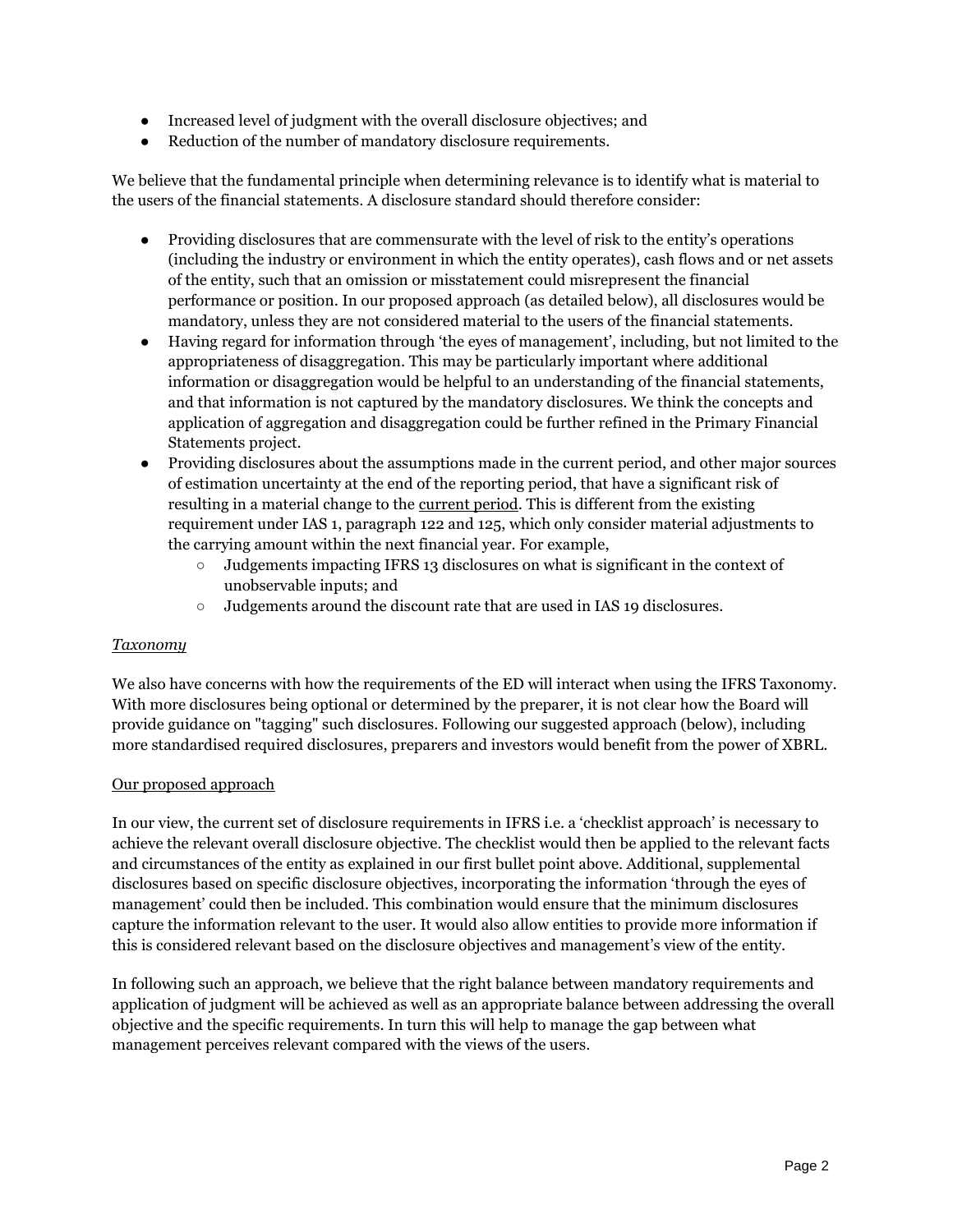Please find our detailed responses to the "Questions for respondents" included in the Request For Information ('RFI') in Appendix A to this letter. Please note that we have only responded to the questions which are not addressed by the above comments.

If you have any questions in relation to this letter please do not hesitate to contact Henry Daubeney PwC Global Chief Accountant and Head of Reporting (henry.daubeney@pwc.com), Marie Kling (marie.kling@pwc.com), Global IFRS Leader for Financial Instruments or Gary Berchowitz [\(gary.x.berchowitz@pwc.com\)](mailto:gary.x.berchowitz@pwc.com), Global IFRS Leader for Non-Financial Instruments.

Yours sincerely,

Pricewaterhouse Cooper

Henry Daubeney Global Chief Accountant and Head of Reporting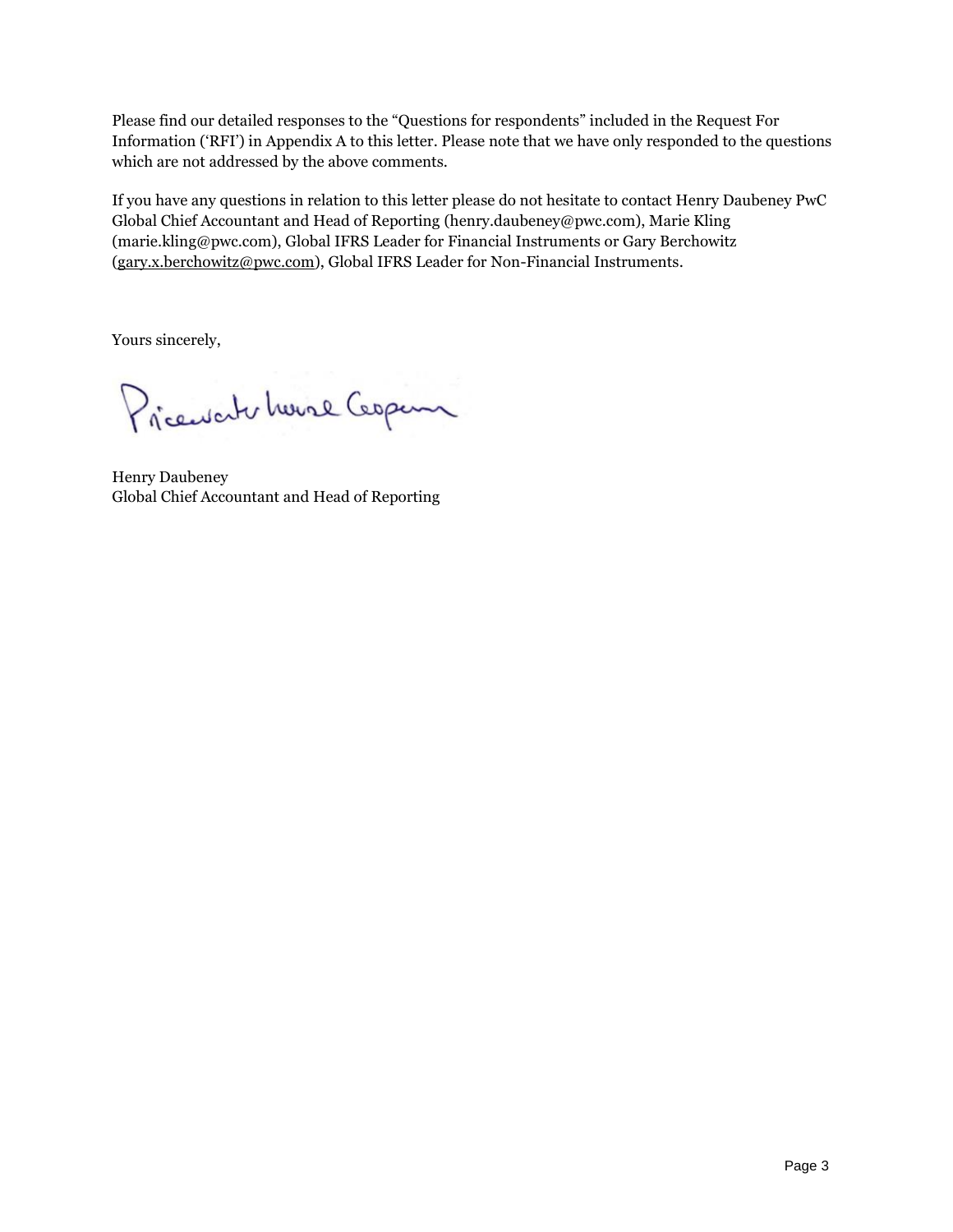# **Proposed amendments to IFRS 13 Fair Value Measurement applying the proposed Guidance**

*Assets and liabilities measured at fair value in the statement of financial position after initial recognition*

#### **Question 6—Overall disclosure objective for assets and liabilities measured at fair value in the statement of financial position after initial recognition**

Paragraphs BC62–BC73 of the Basis for Conclusions describe the Board's reasons for proposing the overall disclosure objective for assets and liabilities measured at fair value in the statement of financial position after initial recognition.

Do you agree that this proposed objective would result in the provision of useful information that meets the overall user information needs about assets and liabilities measured at fair value in the statement of financial position after initial recognition? If not, what alternative objective do you suggest and why?

Please refer to the cover letter for further details on our concerns surrounding the overall disclosure objective.

In some instances, we note that the wording of the disclosure has remained similar, which raises the question as to whether the proposed exposure draft will address the "disclosure problem".

- For example, paragraph 101 refers to considering the level of detail necessary. This is consistent with the current wording in IFRS 13 paragraph 92. The ED does not provide additional guidance on what the right level of detail is. Further clarification on this would be helpful by providing a list of factors to consider. In particular, we feel the additional wording included "ensure that relevant information is not obscured by the inclusion of insignificant detail" should be updated to refer to obtaining information commensurate with the level of risk to the entity which will address our concern on determining relevance as explained in the cover letter.
- $\circ$  Similarly, paragraph 100(a) of the ED refers to B48 which is consistent with the wording in IFRS 13 paragraph 94. The ED does not provide further clarification on the factors to consider when assessing the appropriate classes, and linked with this whether there is an appropriate level of disaggregation of information.

# **Question 7—Specific disclosure objectives for assets and liabilities measured at fair value in the statement of financial position after initial recognition**

Paragraphs BC74–BC97 of the Basis for Conclusions describe the Board's reasons for proposing the specific disclosure objectives about assets and liabilities measured at fair value in the statement of financial position after initial recognition, and discuss approaches that the Board considered but rejected.

(a) Do you agree that the proposed specific disclosure objectives capture detailed user information needs about assets and liabilities measured at fair value in the statement of financial position after initial recognition? Why or why not? If not, what changes do you suggest?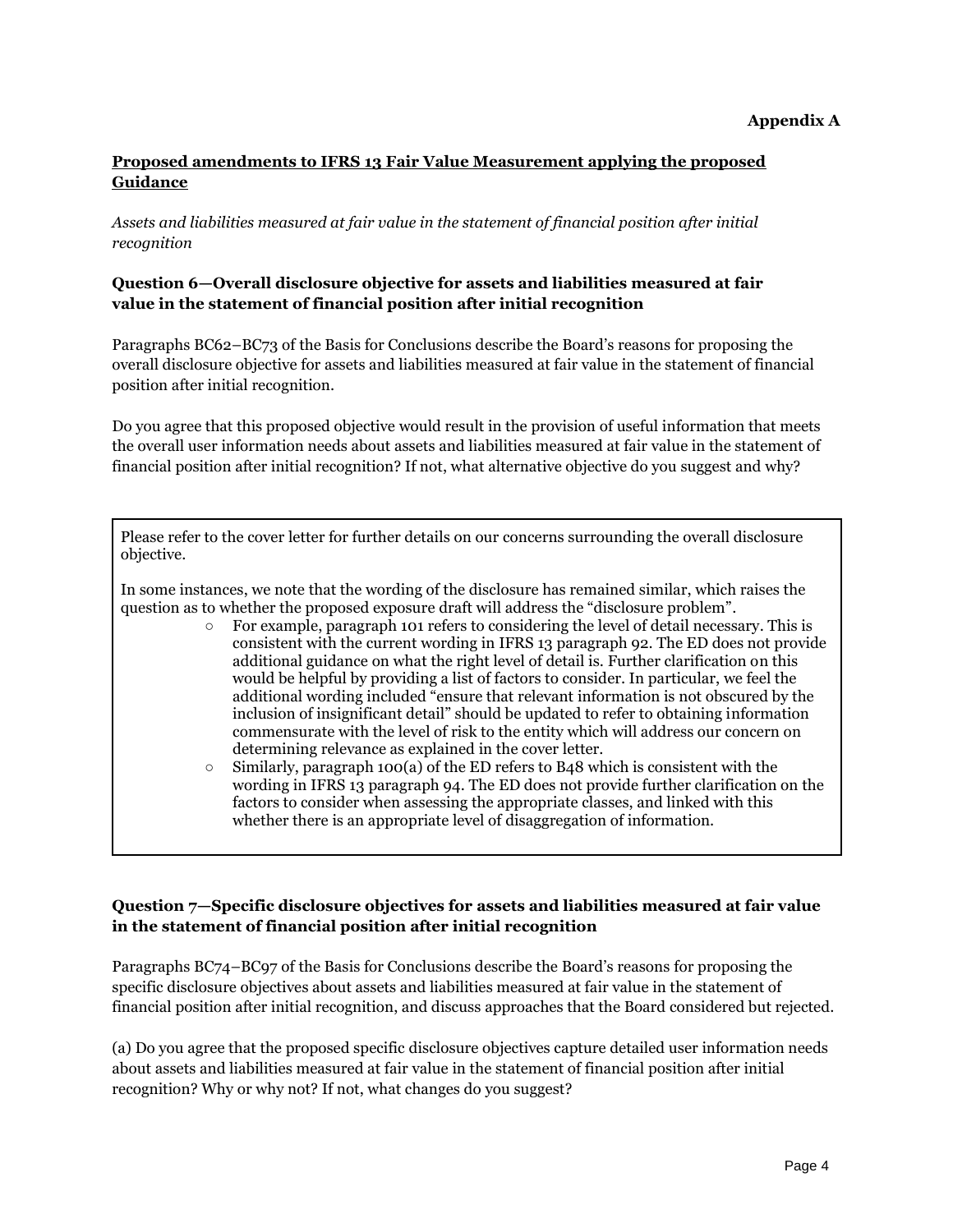(b) Do you agree that the proposed specific disclosure objectives would result in the provision of information about material fair value measurements and the elimination of information about immaterial fair value measurements in financial statements? Why or why not?

(c) Do you agree that the benefits of the specific disclosure objectives would justify the costs of satisfying them? Why or why not? If you disagree, how should the objectives be changed so that the benefits justify the costs? Please indicate the specific disclosure objective(s) to which your comments relate.

(d) Do you have any other comments on the proposed specific disclosure objectives? Please indicate the specific disclosure objective(s) to which your comments relate.

Please refer to the cover letter for further details on our concerns surrounding the disclosure objectives.

- We believe that the proposed disclosure requirement in  $103(b)$  should be clarified as it is unclear what management would need to disclose to address this requirement.
- As explained in the cover letter, our main concern surrounding the specific disclosure objectives is that this will result in eliminating too much information given the amount of disclosures that are now covered by non-mandatory disclosures. However, there are also some instances in which disclosures have been expanded beyond their current scope in IFRS 13.
- Paragraph 107 and 111 of the ED do not refer to level 3 fair values specifically, and would therefore equally apply to instruments recognised as level 1 or level 2. We acknowledge that there may be some instances in which providing additional disclosures on these levels may be appropriate. However, without considering the key principles in determining relevance as explained above, this could inherently result in information that is not necessarily relevant being provided which would exacerbate the "disclosure problem".
- As paragraphs 107 and 111 are no longer specific to level 3 instruments alone there is a risk that this could result in entities providing information that is not necessarily relevant through potential duplication of information that may already be provided under the IFRS 7 disclosure requirements. We believe that in considering the application of these disclosures to level 2 instruments, the board should have regard to the level of relevant information that is not already captured by existing disclosures (e.g. IFRS 7 paragraphs 40-42)

# **Question 8—Information to meet the specific disclosure objectives for assets and liabilities measured at fair value in the statement of financial position after initial recognition**

Paragraphs BC74–BC97 of the Basis for Conclusions describe the Board's reasons for proposing the items of information to meet the specific disclosure objectives about assets and liabilities measured at fair value in the statement of financial position after initial recognition, and discuss information that the Board considered but decided not to include.

(a) Do you agree that entities should be required to disclose the proposed items of information in paragraphs 105, 109 and 116 of the [Draft] amendments to IFRS 13? Why or why not? If not, what changes do you suggest and how would they help an entity to meet the specific disclosure objective?

(b) Do you agree with the proposed items of information that are not mandatory but may enable entities to meet each specific disclosure objective? Why or why not? If not, what changes do you suggest and how would they help an entity to meet the specific disclosure objective?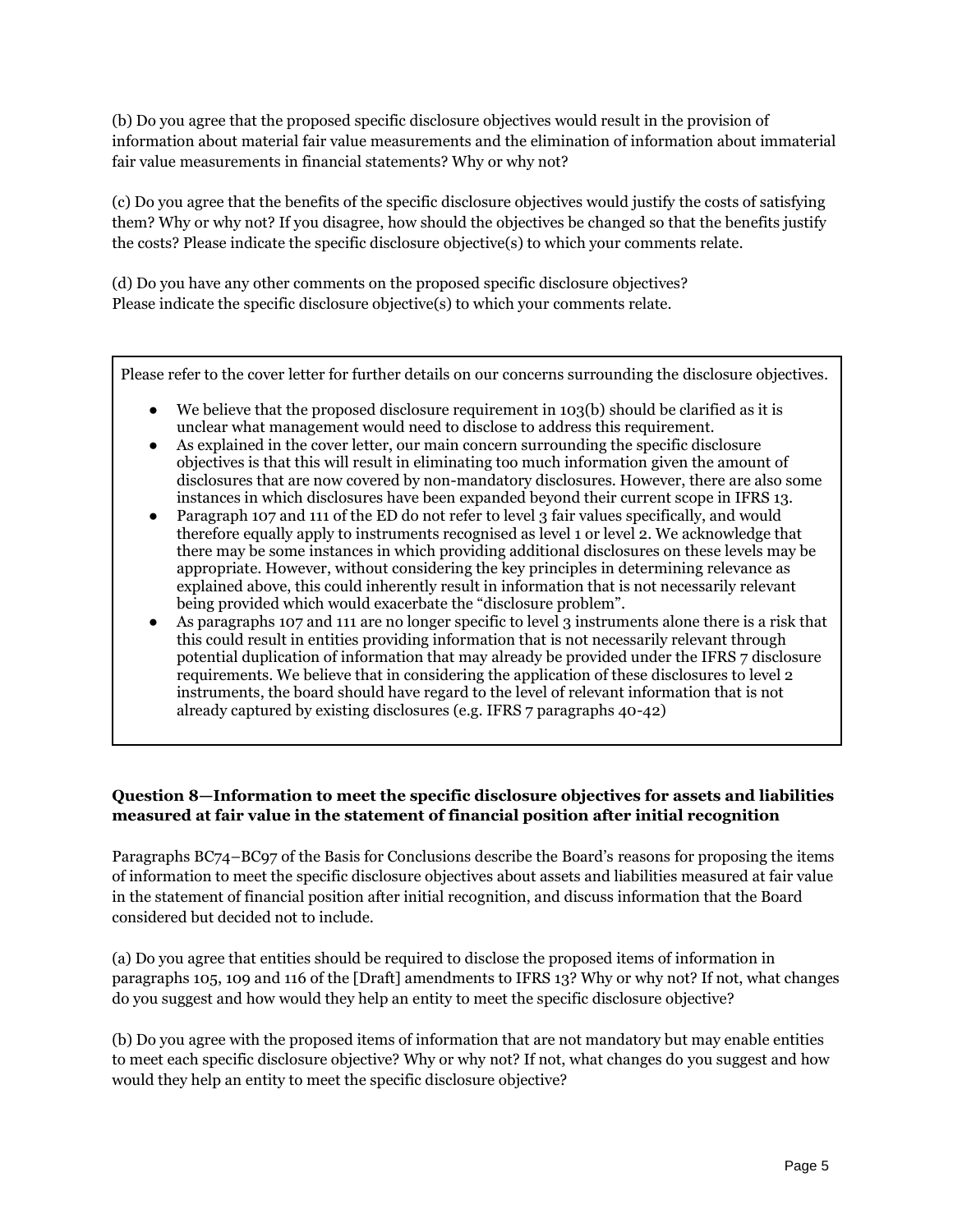Please refer to the cover letter for further details on our concerns surrounding the disclosure objectives, as well as our response to Q7.

*Assets and liabilities not measured at fair value in the statement of financial position but for which fair value is disclosed in the notes*

#### **Question 9—Specific disclosure objective for assets and liabilities not measured at fair value in the statement of financial position but for which fair value is disclosed in the notes**

Paragraphs BC98–BC99 of the Basis for Conclusions describe the Board's reasons for proposing the specific disclosure objective for assets and liabilities not measured at fair value in the statement of financial position but for which fair value is disclosed in the notes.

(a) Do you agree that the proposed specific disclosure objective captures detailed user information needs about assets and liabilities not measured at fair value in the statement of financial position but for which fair value is disclosed in the notes? Why or why not? If not, what changes do you suggest?

(b) Do you agree that this proposed specific disclosure objective would result in the provision of useful information about assets and liabilities not measured at fair value but for which fair value is disclosed in the notes? Why or why not?

(c) Do you agree that the benefits of the specific disclosure objective would justify the costs of satisfying it? Why or why not? If you disagree, how should the objective be changed so that the benefits justify the costs?

(d) Do you have any other comments about the proposed specific disclosure objective?

Please refer to the cover letter for further details on our concerns surrounding the disclosure objectives.

In relation to specific disclosures for instruments that are not measured at fair value for which fair value is disclosed, we believe this should be updated to instances where this would be relevant to the users, for example if there is a significant difference between the fair value and the carrying value.

For example, where the disclosure is provided for financial instruments held at amortised cost, the measurement is only achieved if the business model is 'hold to collect'. In such a scenario, providing additional information on the FV may not be relevant to the users, particularly where the FV is not significantly different to the carrying amount.

**Question 10—Information to meet the specific disclosure objective for assets and liabilities not measured at fair value in the statement of financial position but for which fair value is disclosed in the notes**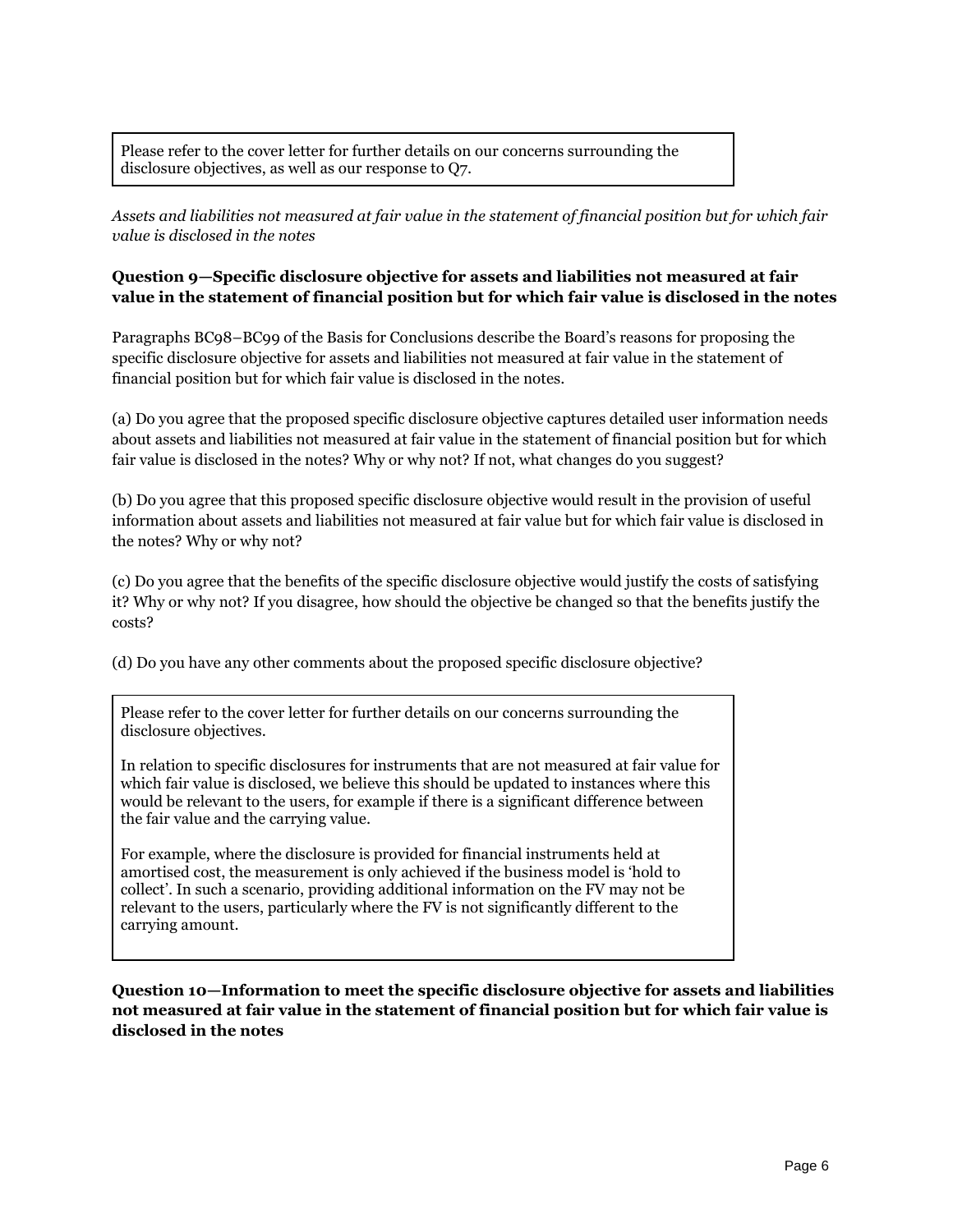Paragraph BC100 of the Basis for Conclusions describes the Board's reasons for proposing the items of information to meet the specific disclosure objective about assets and liabilities not measured at fair value in the statement of financial position but for which fair value is disclosed in the notes.

(a) Do you agree that entities should be required to disclose the proposed items of information in paragraph 120 of the [Draft] amendments to IFRS 13? Why or why not? If not, what changes do you suggest and how would they help an entity to meet the specific disclosure objective?

(b) Do you agree with the proposed items of information that are not mandatory but may enable entities to meet the specific disclosure objective? Why or why not? If not, what changes do you suggest and how would they help an entity to meet the specific disclosure objective?

Please refer to the cover letter for further details on our concerns surrounding the disclosure objectives as well as our response to Q9.

# **Question 11—Other comments on the proposed amendments to IFRS 13**

Do you have any other comments on the proposed amendments to IFRS 13 in this Exposure Draft, including the analysis of the effects (paragraphs BC214–BC215 of the Basis for Conclusions) and the Illustrative Examples accompanying the Exposure Draft?

We also disagree with the approach to remove illustrative examples where the disclosure requirements have been made non-mandatory in the proposed ED. We believe this would enforce the message that non-mandatory disclosures are not required even if they may be relevant to the users of the financial statements.

For example:

- We disagree with the removal of IE64. Where this is relevant to the users of the financial statement, we consider this would be a good example of the types of disclosures that would be required.
- We disagree with the removal of example 18. Although there may be some entities where this disclosure is not relevant, the current example provides a good indicator of the level of disclosure that might be appropriate where this is relevant to the users' understanding. The removal of the example suggests this would no longer be the type of disclosure that would be expected under IFRS 13, even where it may be relevant.

#### **Question 12—Overall disclosure objective for defined benefit plans**

Paragraphs BC107–BC109 of the Basis for Conclusions describe the Board's reasons for proposing the overall disclosure objective for defined benefit plans.

Do you agree that this proposed objective would result in the provision of useful information that meets the overall user information needs about defined benefit plans? If not, what alternative objective do you suggest and why?

The Board proposes specific disclosure objectives that require an entity to disclose information about: (a) amounts in the primary financial statements relating to defined benefit plans (paragraphs  $147D-147F$ of the [Draft] amendments to IAS 19);

(b) the nature of, and risks associated with, defined benefit plans (paragraphs 147G–147I of the [Draft] amendments to IAS 19);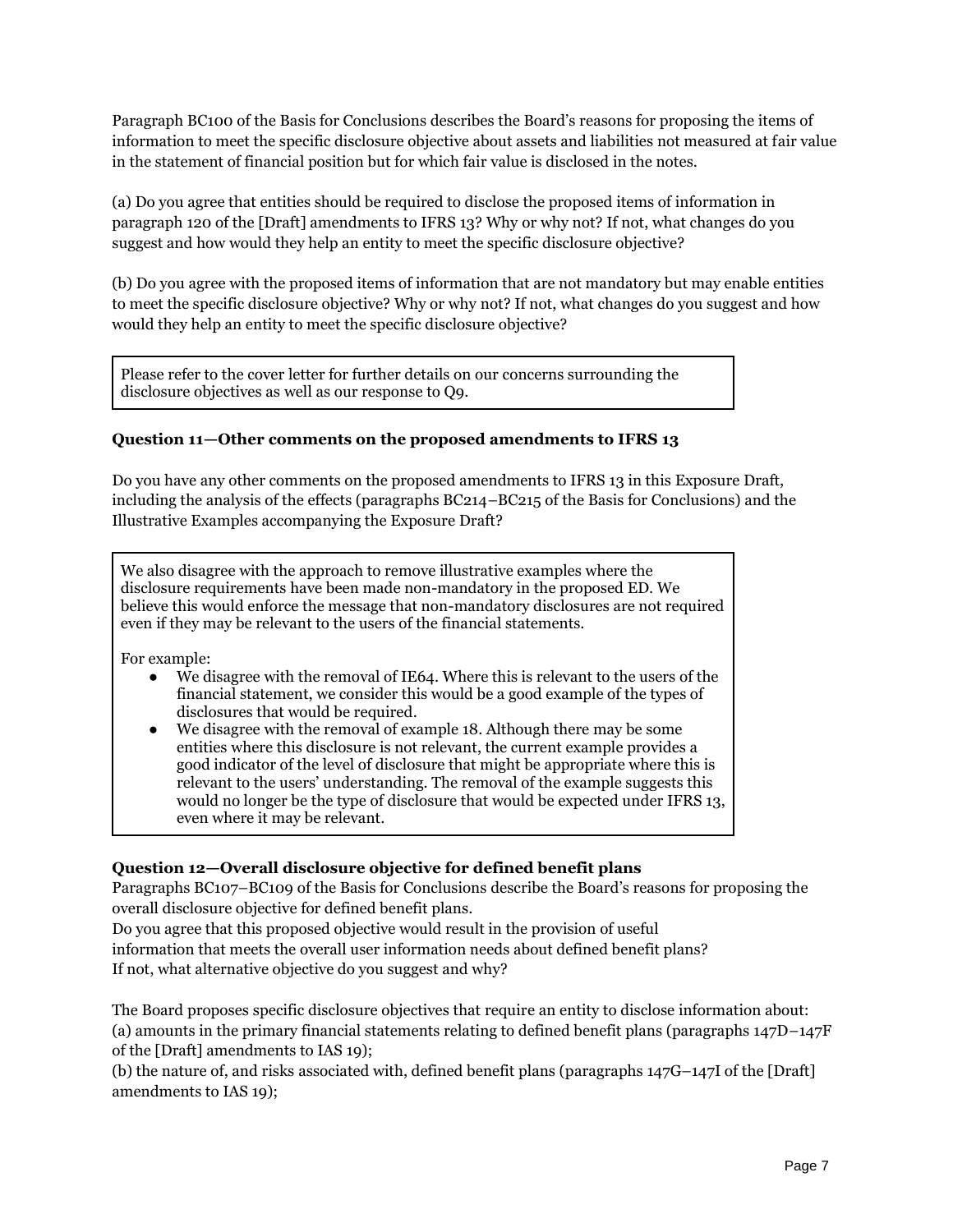(c) expected future cash flows relating to defined benefit plans (paragraphs 147J–147M and A2–A7 of the [Draft] amendments to IAS 19);

(d) future payments to members of defined benefit plans that are closed to new members (paragraphs 147N–147P of the [Draft] amendments to IAS 19);

(e) measurement uncertainties associated with the defined benefit obligation (paragraphs 147Q–147S of the [Draft] amendments to IAS 19); and

(f) reasons for changes in the amounts recognised in the statement of financial position for defined benefit plans (paragraphs 147T–147W of the [Draft] amendments to IAS 19).

We do not agree with the proposed required disclosure and non-mandatory disclosure, we believe a 'checklist' approach as we have explained in the 'Our proposed approach' section of our cover letter, should be followed. Please refer to the cover letter for further details on our concerns surrounding the disclosure objectives as well as our response to Q13 and Q15.

# **Question 13 - Specific disclosure objectives for defined benefit plans**

Paragraphs BC110–BC145 of the Basis for Conclusions describe the Board's reasons for proposing the specific disclosure objectives about defined benefit plans, and discuss approaches that the Board considered but rejected.

(a) Do you agree that the proposed specific disclosure objectives capture detailed user information needs about defined benefit plans? Why or why not? If not, what changes do you suggest?

(b) Do you agree that the proposed specific disclosure objectives would result in the provision of relevant information and the elimination of irrelevant information about defined benefit plans in financial statements? Why or why not?

(c) Do you agree that the benefits of the specific disclosure objectives would justify the costs of satisfying them? Why or why not? If you disagree, how should the objectives be changed so that the benefits justify the costs? Please indicate the specific disclosure objective(s) to which your comments relate.

(d) Do you have any other comments on the proposed specific disclosure objectives?

Please indicate the specific disclosure objective(s) to which your comments relate.

(d) Currently, a significant proportion of IAS 19 disclosures are focused on defined benefit pension schemes. It is our understanding that many of these schemes are either closed to new entrants, or indeed closed so that no further benefits can be earned by members of the scheme. If the Board chooses to pursue specific disclosure objectives or requirements for IAS 19 we believe that disclosures which provide a split between schemes that are open, closed to new entrants, or closed without future benefits being earned, would be helpful. For example, specific disclosure requirements focus on funding of such closed defined benefit schemes.

# **Question 14—Information to meet the specific disclosure objectives for defined benefit plans**

Paragraphs BC110–BC145 of the Basis for Conclusions describe the Board's reasons for proposing the items of information to meet the specific disclosure objectives about defined benefit plans, and discuss information that the Board considered but decided not to include.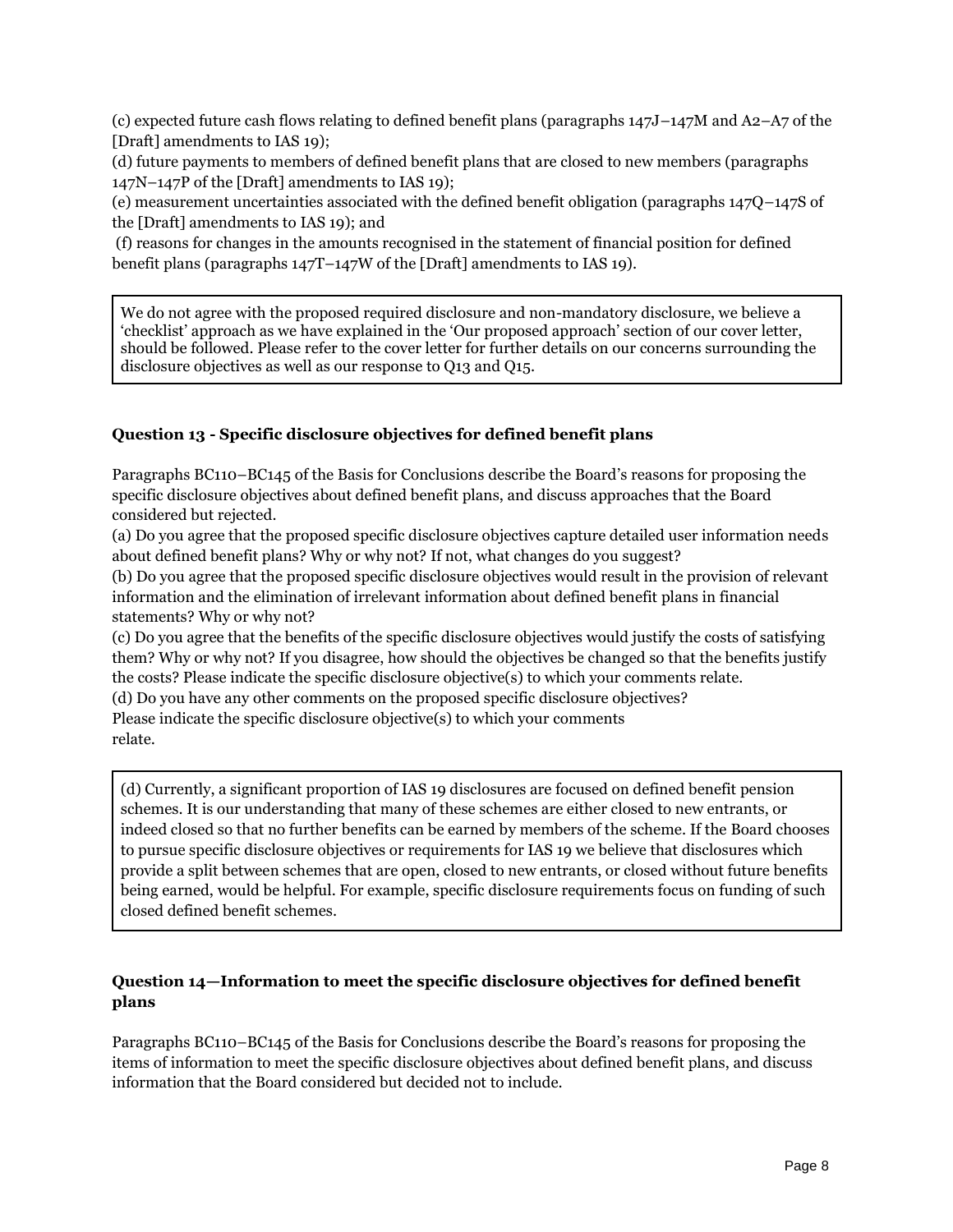(a) Do you agree that entities should be required to disclose the proposed items of information in paragraphs 147F, 147M and 147V of the [Draft] amendments to IAS 19? Why or why not? If not, what changes do you suggest and how would they help an entity to meet the specific disclosure objectives? (b) Do you agree with the proposed items of information that are not mandatory but may enable entities to meet each specific disclosure objective? Why or why not? If not, what changes do you suggest and how would they help an entity to meet the specific disclosure objective?

We do not agree with the proposed required disclosure and non-mandatory disclosure, we believe a 'checklist' approach as we have explained in the 'Our proposed approach' section of our cover letter, should be followed.

For example, the full set of reconciliations currently required by IAS 19 paras 140 and 141 tries to mitigate the loss of information that results from the net accounting required by IAS 19. In our view, it is difficult to see how a reconciliation of only the net defined benefit liability can be adequate to satisfy the information needs of users. In addition, sensitivity analyses, which were only introduced in 2011, in response to requests from users of financial statements, have been removed as mandatory. This proposal represents a change in perspective from users to preparers and is surprising in view of the feedback recently received from users of financial statements. These are a couple of specific examples, please refer to the cover letter for further details on our concerns surrounding the specific disclosure objectives of defined benefit plans as well as our response to Q13 and Q15.

# **Question 15 Overall disclosure objective for defined contribution plans**

Paragraphs BC156–BC158 of the Basis for Conclusions describe the Board's reasons for proposing the overall disclosure objective for defined contribution plans.

Do you agree that this proposed objective would result in the provision of useful information that meets the overall user information needs about defined contribution plans? If not, what alternative objective do you suggest and why?

We do not agree that this proposed objective would result in the consistent provision of useful information. We agree with the proposed overall disclosure objective for defined contribution plans, however we believe a 'checklist' approach as we have explained in the 'Our proposed approach' section of our cover letter, should also be followed.

Additionally, in the ED there appears to be no explicit requirement to disclose the amount of the defined contribution expense for the period. We believe that there should be an explicit requirement to disclose the defined contribution expense for the period.

# **Question 16—Disclosures for multi-employer plans and defined benefit plans that share risks between entities under common control**

Paragraphs BC159–BC166 of the Basis for Conclusions describe the Board's reasons for proposing which disclosure objectives should apply for multi-employer plans and defined benefit plans that share risks between entities under common control.

Do you agree that these proposals would result in the provision of useful information that meets the overall user information needs about these plans? If not, what alternative approach do you suggest and why?